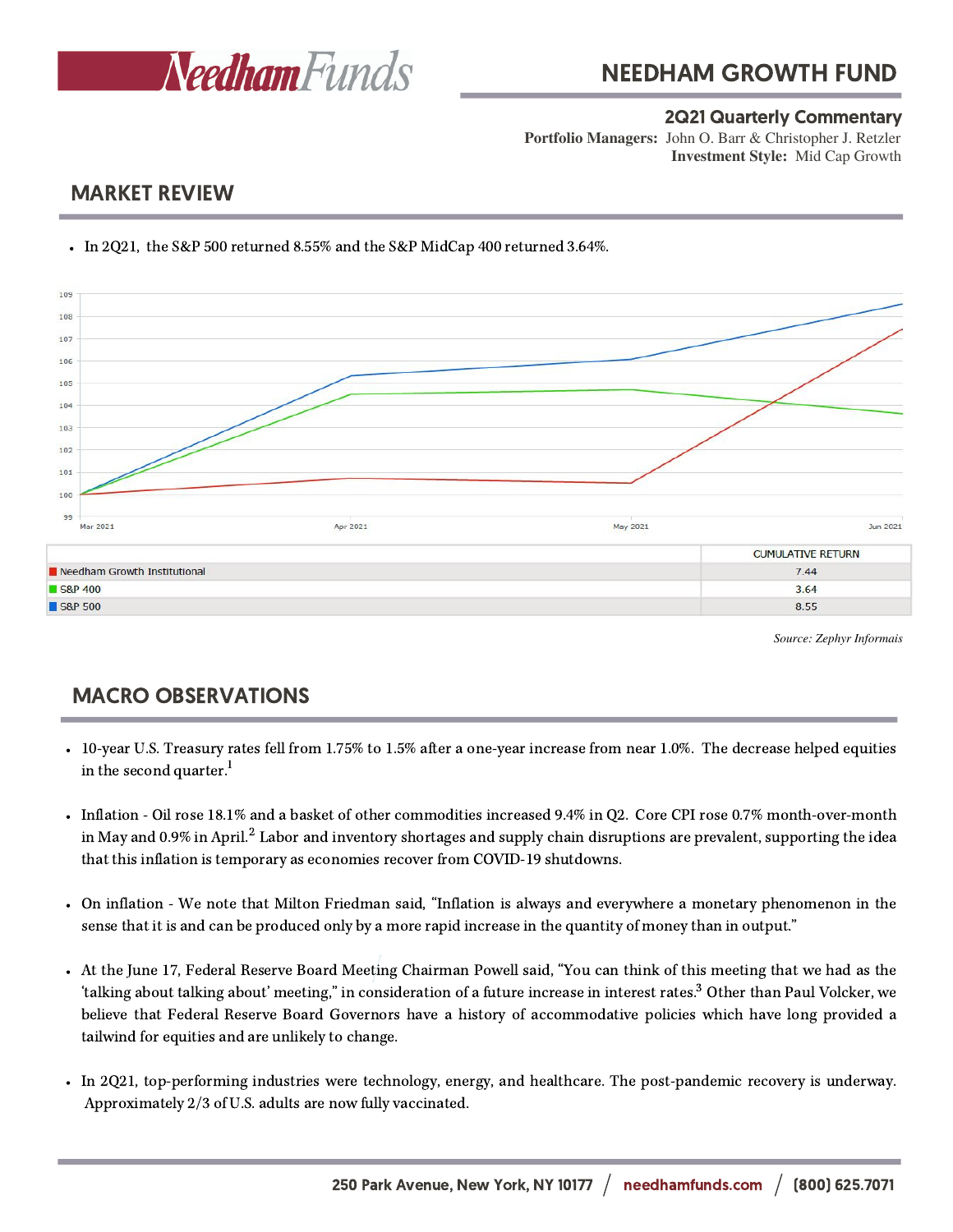

# NEEDHAM GROWTH FUND

#### 2Q21 Quarterly Commentary

**Investment Style:** Mid Cap Growth **Portfolio Managers:** John O. Barr & Christopher J. Retzler

### IMPACTS ON PORTFOLIO PERFORMANCE

- The Fund's Institutional (NEEIX) and Retail classes (NEEGX) returned 7.44% and 7.32% respectively in 2Q21, outperforming the S&P Mid-cap 400's 3.64% and underperforming the S&P 500's 8.55%.
- The Fund's 2Q21 underperformance relative to the S&P 500 was primarily a result of sector allocation; the Fund has minimal exposure to financials, energy, and real-estate, all of which outperformed in Q2. Within technology, Microsoft Corporation (MSFT) and Facebook Inc. (FB) were S&P 500 outperformers. With our focus on less-discovered investments, the Fund is not invested in these companies. The Fund's leading contributors were in the industrial, industrial technology, and technology sectors.
- The Fund's top contributor was its largest position as of June 30, 2021 Aspen Aerogels Inc. (ASPN). Aspen Aerogels manufactures aerogel-based insulation; in October, it announced a contract to supply its Pyrothin-TM thermal barriers to a major North American automobile manufacturer to prevent thermal runaway in Lithium-ion batteries for Electric Vehicles (EVs).
- Other top contributors were Entegris Inc. (ENTG), Thermo Fisher Scientific, Inc. (TMO), and Vicor Corporation (VICR). Thermo Fisher reported a strong quarter and guidance for both COVID-19-related revenue and organic revenue growth. It also reported an agreement to acquire PPD, Inc., a leading pharmaceutical contract research organization. Vicor supplies power conversion devices, which reduce power consumption in data centers and other markets, including for EVs.
- FormFactor Inc. (FORM) was the top detractor as investors reacted poorly to the company's 2Q21 margin guidance. FormFactor supplies test and measurement equipment for wafer processing. We believe the company is well-positioned for the future.
- With the decline in interest rates, growth factors outperformed for the first time in three quarters. The Fund's in-line exposure to growth factors may have hurt relative performance.  $^{4.5}$
- With 16% turnover, the Fund does not rotate into or out of sectors, but invests in companies we believe can outperform over the long-term.

# LOOKING AHEAD & OPPORTUNITIES

- Many of our top small-cap portfolio holdings have made multi-year investments that we believe position them to deliver growth and positive returns over the next few years. We believe if these investments succeed, they could provide a hedge to macroeconomic factors such as inflation.
- Vicor, PDF Solutions Inc. (PDFS), Aspen Aerogels, KVH Industries Inc. (KVHI), and Super Micro Computer Inc. (SMCI) are some of the Fund's major holdings making such investments.
- We are also optimistic about the short- and long-term opportunities in the semiconductor manufacturing equipment industry, which represents about one-third of the Fund's investments.
- The Fund targets investments we perceive to have significant, unrecognized growth opportunities. COVID-19 hastened the revolutionary development in technology & life sciences; the Fund is a long-term investor in companies that enable the research and manufacturing to bring these developments to market. Semiconductor manufacturing is an important example.
- Greater-than-benchmark exposure to high-quality stocks might position the Fund for outperformance in future periods of market weakness.